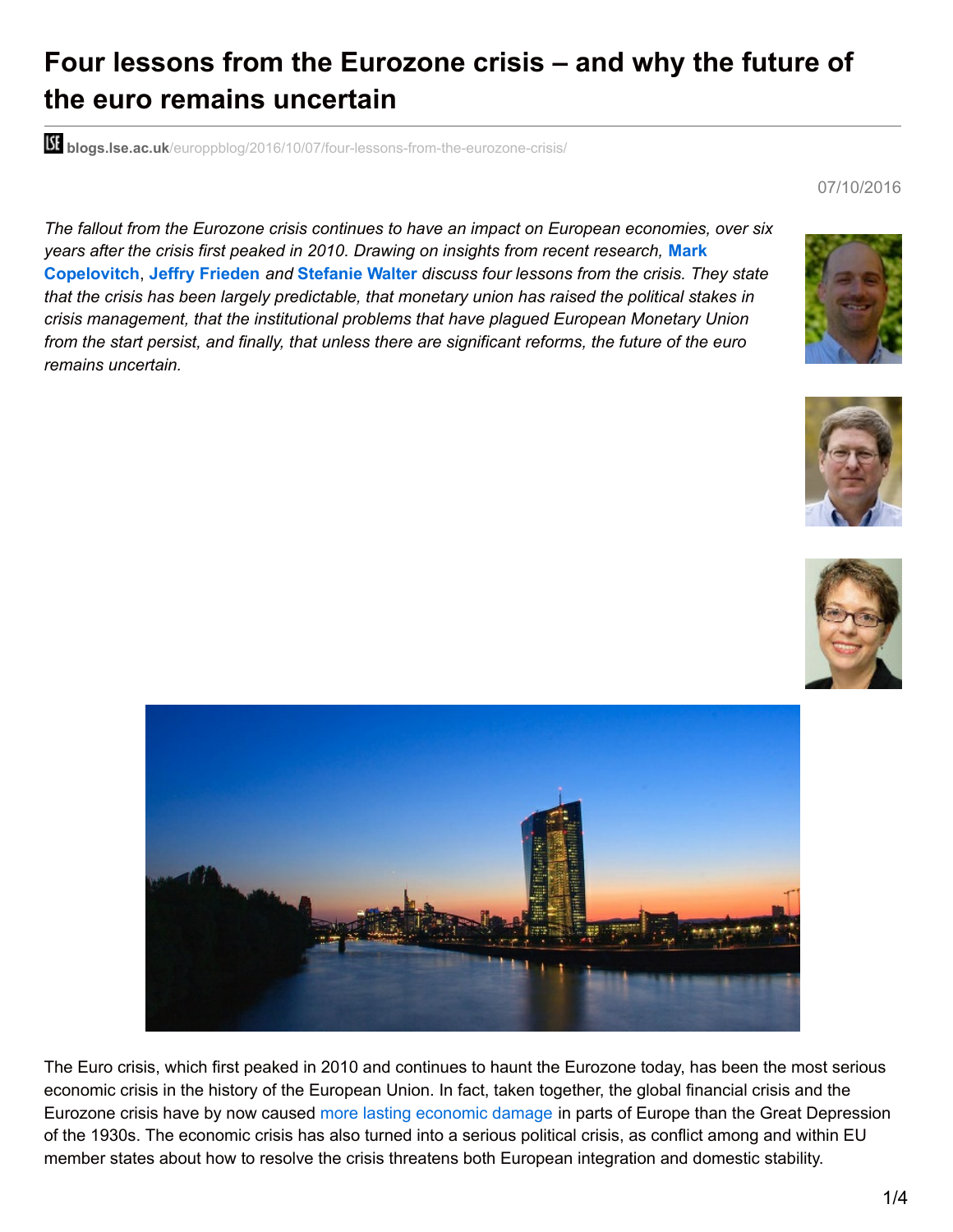In 2014, we convened a transatlantic group of leading scholars of international and comparative political economy to collaborate and present research on the political economy of the crisis. Our goal was to develop a set of analyses that shed light on the politics of this crisis – grounded in the robust existing literature on the political economy of international money and finance – and which would be useful for scholars of comparative politics, European integration, and international political economy. A collection of papers from this project has just been published as a special issue of *[Comparative](http://cps.sagepub.com/content/49/7.toc) Political Studies* and insights from several of these papers will be discussed in this blog, including our own [introductory](http://cps.sagepub.com/content/49/7/811) article. In this blog post, we focus generally on four key lessons of the Euro crisis emphasised in our collaborative research.

## **Lesson 1: The economics and politics of the Euro Crisis have been largely predictable**

The Euro crisis is, in large part, a variant of the balance-of-payments crises that many countries have experienced over the past two centuries. The typical trajectory is broadly similar across space and time: a country's citizens borrow heavily from abroad and use the borrowed funds for current consumption rather than investment; the ensuing economic expansion becomes a boom, then a bubble, until finally the bubble bursts. This is what happened in Europe, with some unusual features. But the theoretical and empirical insights of decades of political economy analyses of balance-of-payments crises illuminate what is happening in the Eurozone, and why.

To be sure, the Euro crisis also has some unusual features related to the architecture of the single currency. These unique features of monetary union contributed to the most important [causes](http://www.voxeu.org/article/eurozone-crisis-consensus-view-causes-and-few-possible-solutions) of the crisis: a single monetary policy for countries with widely divergent macroeconomic conditions; the absence of fiscal policy [coordination](http://cps.sagepub.com/content/early/2016/03/16/0010414016633230.abstract) among Euro member states; fragmented financial regulation; and the lack of a credible no-bailout commitment. Ultimately, these factors worked together to bring the Eurozone close to collapse.

Nonetheless, despite these unique aspects of EMU, the sequence of events in the Euro crisis has closely mirrored that of [previous](http://www.nber.org/papers/w13882.pdf) crises in Latin America, East Asia, and elsewhere. Within the Eurozone, massive capital flows from the North to the periphery led to a boom, and then a bubble, in the periphery. As the 2007-9 global financial crisis accelerated, this bubble burst, triggering the Euro crisis and leaving peripheral countries with debts they could not service to Northern European creditors.

Just as the causes and chronology of the Euro crisis have closely resembled past financial crises, so, too, have the politics. As in previous crises, we have seen bitter domestic and international conflicts over the distribution of the burden of [adjustment](http://cps.sagepub.com/content/early/2015/12/16/0010414015617967.abstract) in the Eurozone. At the domestic level, the Euro crisis has mobilised public [opinion](http://cps.sagepub.com/content/early/2016/03/21/0010414016633224.abstract), fueled political tensions about labour market and regulatory reforms, and increased support for right-wing [extremist](http://www.voxeu.org/article/political-aftermath-financial-crises-going-extremes) parties.

At the international level, the crisis has triggered highly acrimonious debates over [IMF/EU](http://blogs.lse.ac.uk/europpblog/2015/06/10/greeces-creditors-are-paying-the-price-for-not-relaxing-their-conditions-prior-to-the-2015-election/) bailouts, banking union, [immigration](http://cps.sagepub.com/content/early/2016/01/01/0010414015621079.abstract), and the distribution of adjustment between debtor and creditor countries. The core of the *CPS* special issue is a set of papers analysing these domestic and international debates in depth and bringing the tools and existing literature of comparative and international political economy to bear to explain the political and policy outcomes that we have seen in the Eurozone since 2010.

# **Lesson 2: Monetary union has amplified the political stakes**

Despite the broad similarities between the Euro crisis and past financial crises elsewhere in the world, it is also clear that the political stakes have been amplified because the crisis has occurred within the broader context of monetary union and European integration.

Indeed, the crisis response, both within debtor countries like Greece and Portugal and at the European level, has become deeply intertwined with debates about the future of economic and political integration in the European Union, the possible collapse of the single currency, and the "Grexit" and "Brexit" debates. In addition, it has also become clear that European institutions – most notably, the [European](http://cps.sagepub.com/content/early/2016/02/08/0010414015626444.abstract) Central Bank and European Council – have entrenched and amplified the [power](http://cps.sagepub.com/content/early/2016/03/16/0010414016633230.abstract) and influence of creditor countries such as [Germany](http://blogs.lse.ac.uk/europpblog/2015/01/26/the-return-of-the-german-question-why-conflict-between-creditor-and-debtor-countries-is-now-the-defining-feature-of-european-politics/) even more than is the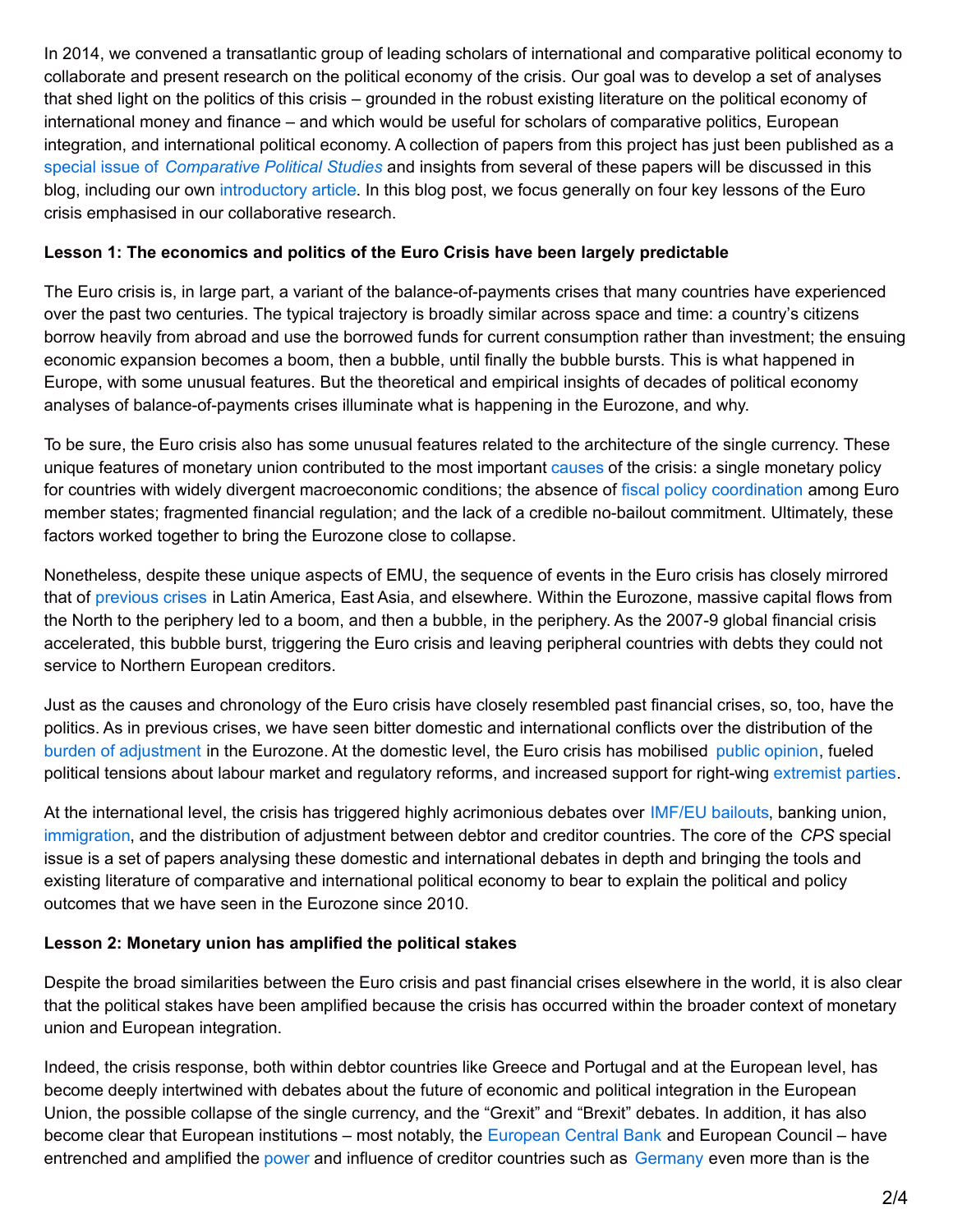case in the IMF and other institutions of global financial governance.

## **Lesson 3: The underlying problems of EMU never went away**

A third key lesson is that the underlying economic problems of monetary union and the key political debates about the structure of Eurozone [governance](http://www.brookings.edu/~/media/Projects/BPEA/1997-2/1997b_bpea_obstfeld_alesina_cooper.PDF) have persisted since the 1990s. In fact, these problems were largely predictable and broadly [foreseen](http://eml.berkeley.edu/~eichengr/research/Westview2.pdf) by several scholars and observers prior to 1999. In the years between the signing of the Maastricht Treaty and the launch of the Euro, it became very clear that, while policymakers were unified in their goal of creating a stable Euro and Eurozone, domestic politics within EMU member-states were such that no country was able to agree to the sorts of policies and institutions that would have enabled the Eurozone to avoid the problems that have plagued it since 2010.

In this sense, there is a *plus ça change* quality about the political and economic debates within the Eurozone today. Faced with the same set of persistent macroeconomic imbalances and similar implacable domestic political barriers to further integration, European policymakers and national-level politicians in EMU member-states have pursued piecemeal, least common denominator responses, which have prevented full collapse of the Eurozone but done little to resolve the core issues and imbalances at the heart of the crisis.

Increasingly, then, the appropriate analogy for the Eurozone is not the Great Depression, but rather Japan, which has been mired in an era of stagnation since the 1990s, and whose persistent problems (debt-laden banks, unfavourable demographics, persistent deflationary pressures) appear disturbingly similar to those of the Eurozone today. Faced with the possibility of long-term "secular [stagnation](http://larrysummers.com/2016/02/17/the-age-of-secular-stagnation/)", Europe's debt problems look even more serious and threatening to the long-term success of EMU. Unless economic growth returns to the Euro area, Greece and other member-states face the possibility of decades of grinding deflation, long-term unemployment, and stagnation. The future threatens to bring not just lost decades, but also lost generations.

This scenario does not bode well for the future of European monetary integration, particularly as economic stagnation and the ongoing refugee crisis amplify [political](http://www.economist.com/news/europe/21603034-impact-rise-anti-establishment-parties-europe-and-abroad-eurosceptic-union) support for anti-Euro and anti-EU parties in both creditor and debtor countries. Indeed, as Jones, Kelemen, and Meunier conclude in the [concluding](http://cps.sagepub.com/content/early/2015/12/11/0010414015617966.abstract) paper of the *CPS* special issue, while "failing forward" through incomplete, but politically expedient, policy responses that mitigate but do not resolve the Eurozone crisis may have worked thus far, this is not a recipe for the long-term success and sustainability of either the Eurozone or the broader European Union.

#### **Lesson 4: Monetary union without fiscal and regulatory coordination is untenable**

The final key lesson, in light of the previous two, is that ensuring the long-term viability of the Euro will require European policymakers to adopt some combination of the policies and institutions – a true Eurozone lender of last resort, some form of fiscal policy coordination, increased labour mobility between member states – necessary to maintain a monetary union among disparate national economies with large and persistent macroeconomic imbalances. Whether achieving these objectives requires a formal fiscal and political union is not [clear](http://www.ft.com/intl/cms/s/3/189204d0-2c7c-11e5-acfb-cbd2e1c81cca.html#axzz3gMfFCNAG). What is clear is that the status quo cannot persist indefinitely if the Euro is to survive in the long term.

In this sense, the current political and economic debates in Europe [closely](https://storify.com/LSE_US/lessons-for-the-euro-from-america-s-past-with-jeff) mirror those of the United States from the 1790s through the 1860s. From the debates between Alexander Hamilton and Thomas Jefferson over federal assumption of state debts, to the clashes over the First and Second National Banks of the United States, to the ultimate completion of American monetary union in the 1870s, the United States' experience demonstrates that crafting a functioning economic and monetary union is a long hard road and requires politically and economically difficult compromises between different regions and societal groups.

Whether or not European policymakers are able to overcome the domestic and international obstacles to such cooperation is, as always, a political rather than an economic question. Indeed, it is important to note that there are no technical obstacles to the adoption of any of the policy or institutional solutions to resolving the Euro crisis and